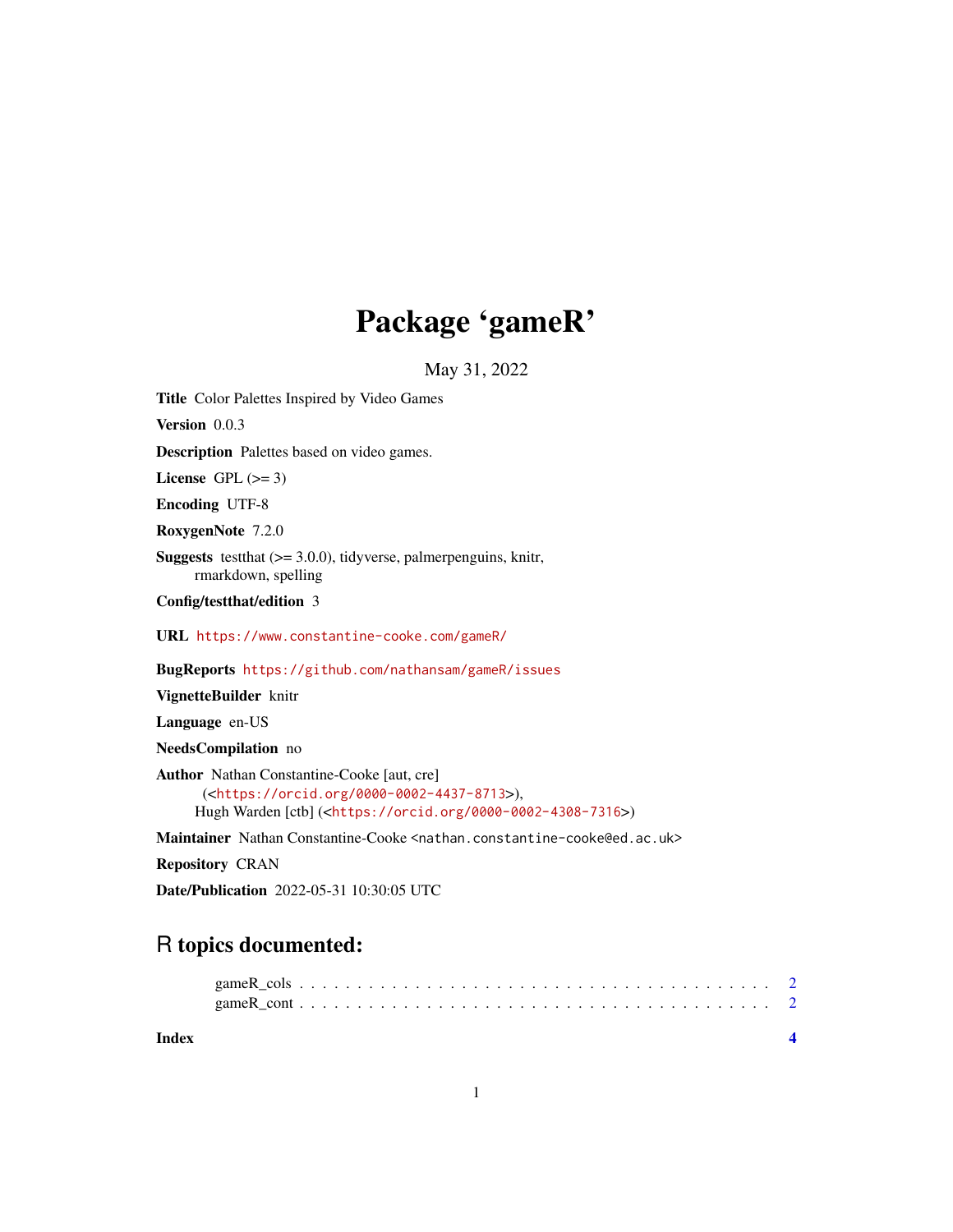<span id="page-1-0"></span>

#### Description

Choose a gameR palette

#### Usage

```
gameR_cols(palette = NULL, reverse = FALSE)
```
#### Arguments

| palette | Character name of palette. Either blocks, border, cowboy, cups, cyberpunk,       |
|---------|----------------------------------------------------------------------------------|
|         | fallout, gris, ocarina, p4g, pman, rayman, sonic, spirit, splat, superbros, wow) |
| reverse | Logical. Should the palette be reversed? Defaults to FALSE.                      |

#### Value

Vector containing a hex color code representation for the chosen palette

| gameR_cont |  |
|------------|--|
|            |  |

Generate continuous palette from a discrete gameR palette

#### Description

Generate continuous palette from a discrete gameR palette

#### Usage

```
gameR_cont(
 n,
 palette = NULL,
 reverse = FALSE,
 bias = NULL,
  interpolate = "spline"
)
```
#### Arguments

| n           | Number of colors to be generated                                                                                                                                |
|-------------|-----------------------------------------------------------------------------------------------------------------------------------------------------------------|
| palette     | Character name of palette. Either blocks, border, cowboy, cups, cyberpunk,<br>fallout, gris, ocarina, p4g, pman, rayman, sonic, spirit, splat, superbros, wow)' |
| reverse     | Logical. Should the palette be reversed? Defaults to FALSE.                                                                                                     |
| bias        | Passed to colorRamp. A positive number. Higher values give more widely<br>spaced colors at the high end.                                                        |
| interpolate | Passed to colorRamp. Use spline or linear interpolation                                                                                                         |
|             |                                                                                                                                                                 |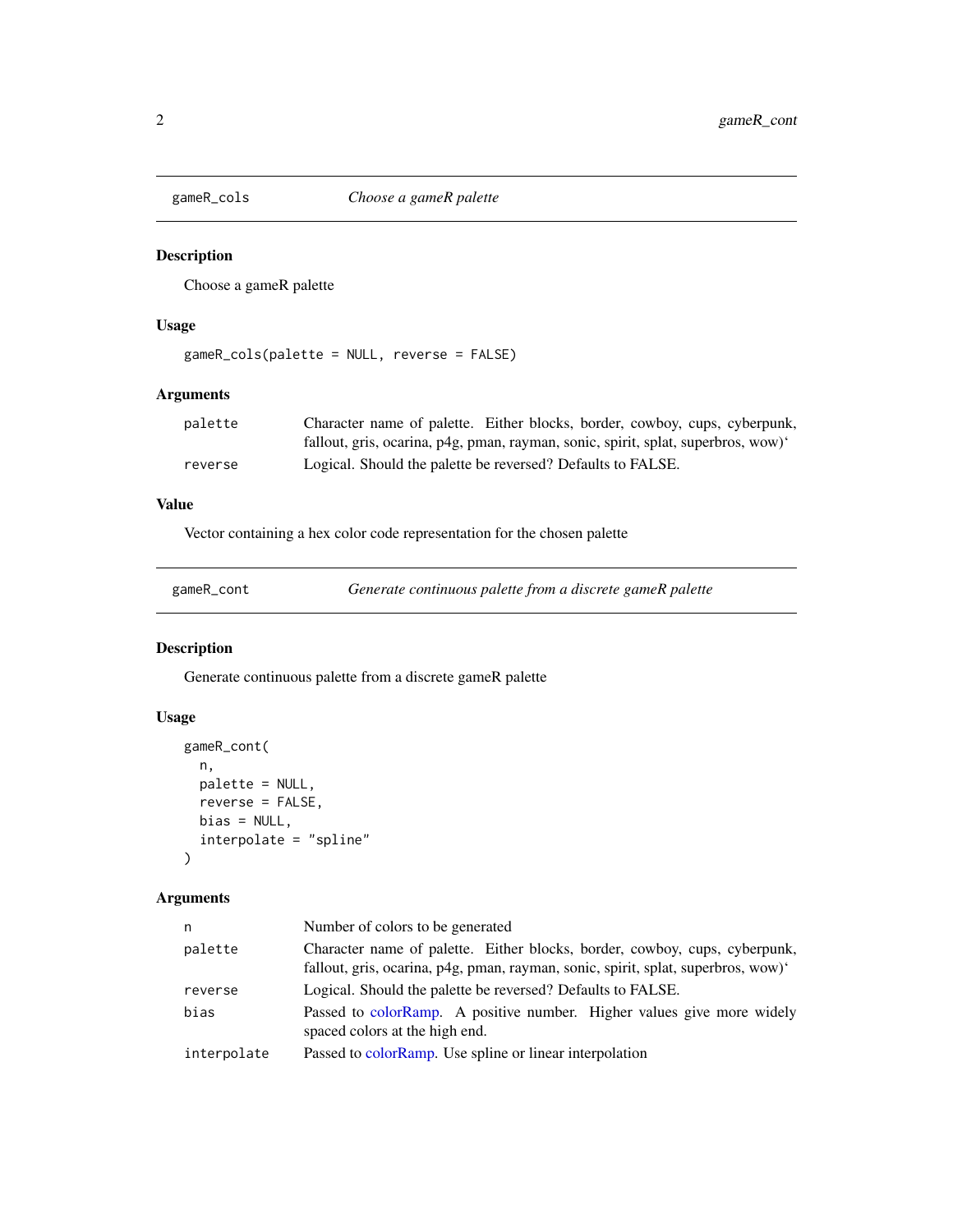#### gameR\_cont 3

#### Value

Vector containing a hex color code representation for the chosen palette interpolated across n values